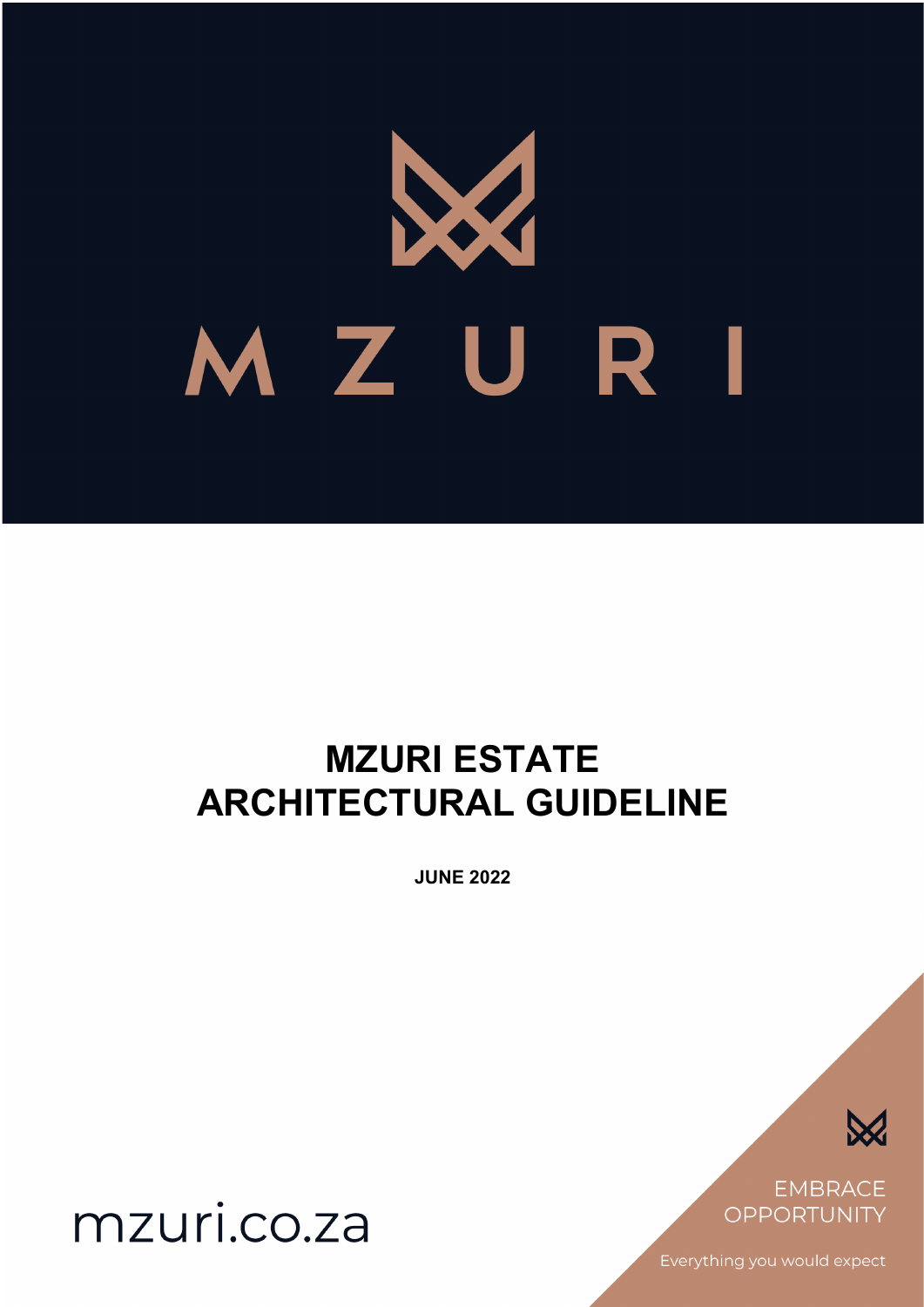# **CONTENTS**

| 2. |                                                                               |  |
|----|-------------------------------------------------------------------------------|--|
| 3. |                                                                               |  |
| 4. |                                                                               |  |
| 5. |                                                                               |  |
| 6. |                                                                               |  |
| 7. |                                                                               |  |
| 8. |                                                                               |  |
| 9. |                                                                               |  |
|    |                                                                               |  |
|    |                                                                               |  |
|    |                                                                               |  |
|    | 13. SATELLITE DISHES, TV AERIALS, RADIO ANTENNAE, A/C CONDENSERS, HEATPUMPS 6 |  |
|    |                                                                               |  |
|    |                                                                               |  |
|    |                                                                               |  |
|    |                                                                               |  |
|    |                                                                               |  |
|    |                                                                               |  |
|    |                                                                               |  |
|    |                                                                               |  |
|    |                                                                               |  |
|    |                                                                               |  |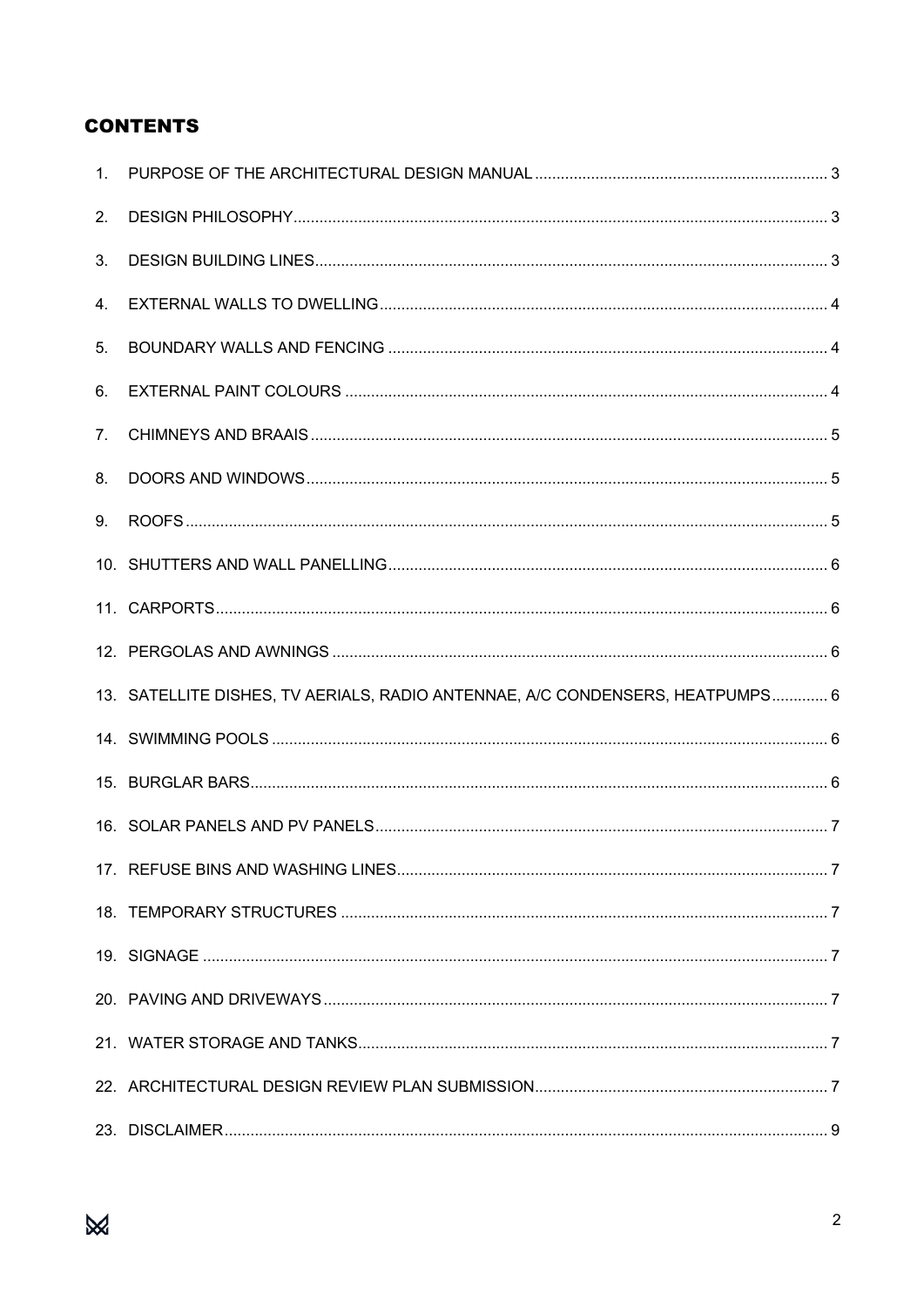# **MZURI ESTATE ARCHITECTURAL GUIDELINE**

#### **1. PURPOSE OF THE ARCHITECTURAL GUIDELINE**

The purpose of the guideline is to ensure that the cohesive Architectural character of the Mzuri Estate is carried through to all homes.

All plans for new houses and alterations requires the approval of the Mzuri Estate Property Owners Association Town Planning Committee (MEPOATPC) and no such approval is guaranteed should the MEPOATPC reject the application. The MEPOATPC will give reasons should an application be rejected, and approval will only be granted once these reasons and conditions are met.

All Municipal by laws, building lines coverage and regulations must be fully complied with. No construction may commence until the MEPOATPC have received confirmation that the building plans have been approved by the Municipality.

#### **2. DESIGN PHILOSOPHY**

The style of Architecture is a contemporary clean line fresh style which is to be maintained throughout the development. When designing a house on the Mzuri house plots the natural contours of the land and the building platforms will be the basis of determining the calculations for building heights. Correct orientation is encouraged, and considerations must be taken in respect to neighbours and adjoining properties. Driveway positions are, in most cases, predetermined as are sewer connection points, electrical and water connections.

While it is not intentional to be too prescriptive in terms of the proposed building footprint it is seen as preferable to design houses which run at right angles to the street boundary wherever possible and / or parallel to the side common boundaries.

#### **3. DESIGN BUILDING LINES**

- 3.1 Street Building Lines Building set back from the street boundary is 1.5 metres in the case of the dwelling and 5m from road edge to garage entrances or 3m from site boundary to garage entrance. A relaxation to this will be granted for erven 21177, 21201, 21202 and 21224.
- 3.2 Side building lines 1m building line for the main dwelling. Zero building line for garages.
- 3.3 Rear building lines 1.5m building line for all dwellings.
- 3.4 All sites against the main estate boundary line, erven 21181 21198 will be controlled by the municipality building lines of 4.5m and 3m respectively.
- 3.5 Height restrictions All erven with exception to the ones listed hereunder shall be single storey housing with a maximum height of 3,5 metres from ground floor level to ground floor wall plate height. The floor level for each ERF will be determined by the building platform level and the floor level shall not exceed more than 500mm above this.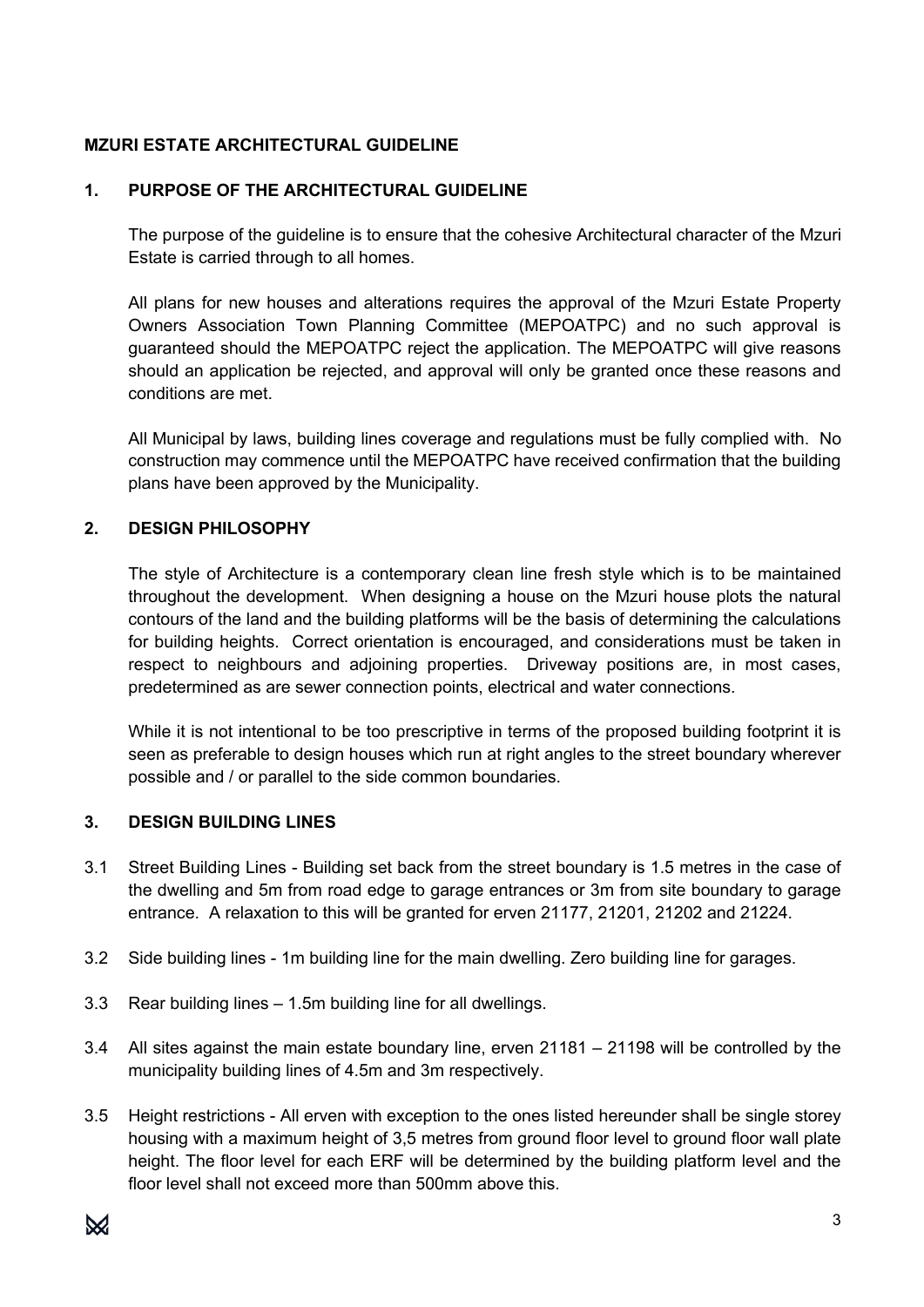Double storey houses are permitted on erven 21207, 21224 and 21172 as well as all townhouse sites.

Where double storey houses are permitted the maximum height from ground floor level to first floor wall plate height shall not exceed 6.5 metres.

- 3.6 Roof pitches All roof pitches will be limited to a maximum of 35 degrees.
- 3.7 Building coverage The extent of the site permissible for coverage (under roof area) is to be 80% of the site area (maximum) or any other area as determined by the Municipality. There is no minimum house size.

#### **4. EXTERNAL WALLS TO DWELLING**

- 4.1 All external walls are to be plastered and painted brick walls with PVA or similar paint finish. Bagged brick wall will be permitted, as feature walls on all single residential dwellings. No face brick will be permitted.
- 4.2 Hardwood timber panelling or screening will be permitted, sample required by MEPOATPC before approval.
- 4.3 Stone cladding to planter walls are encouraged. The material and scale of such stone cladding will be subject to MEPOATPC written approval.

#### **5. BOUNDARY WALLS AND FENCING**

- 5.1 All boundary walls to be of masonry construction with painted finish (in accordance with colour palettes).
- 5.2 Heights of boundary walls to be in accordance with Municipal regulations and bye laws.
- 5.3 Timber fencing is permitted, the detail of which is subject to the approval of the MEPOATPC and municipality.
- 5.4 No boundary walls are to be constructed which protrude beyond the road facing front of the main dwelling.
- 5.5 'Clear Vue' fencing is permitted to the side boundaries of the homes only.
- 5.6 No precast concrete panelled walling will be permitted.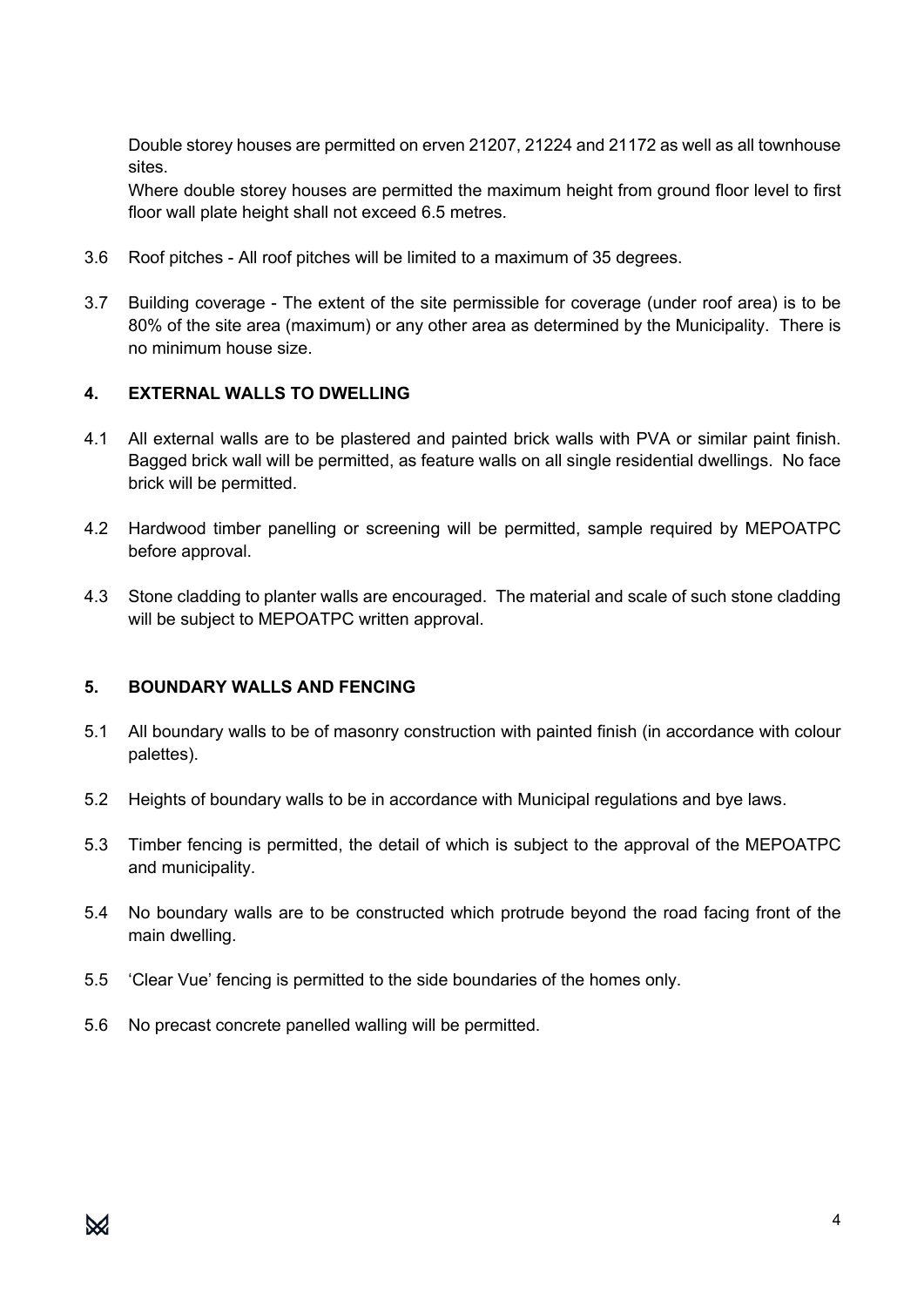#### **6. EXTERNAL PAINT COLOURS**

*MAIN WALL COLOURS ACCENT COLOUR*

*Plaster Bovine Antique Petal Geneva Morn* 

*Mandarin Tusk Thames Dusk* 

Any other colour (of a similar shade) will be subject to the approval of the MEPOATPC.

## **7. CHIMNEYS AND BRAAIS**

- 7.1 Chimneys and flues to approved design and to match house finish.
- 7.2 Stainless steel flues and cowls are permitted.
- 7.3 Stainless steel or brick constructed braais are permitted.
- 7.4 No braais will be permitted to be constructed on common boundaries and must comply with the building lines of the development.

#### **8. DOORS AND WINDOWS**

- 8.1 All aluminium doors and windows to be powder coated colour charcoal.
- 8.2 No small pane divisions in windows and doors will be permitted.
- 8.3 Garage door to be sectional overhead aluminium door, powder coated (charcoal) with electric motor and 2x remotes (where applicable)
- 8.4 Front entrance doors can be constructed in horizontal slatted timber with stain / varnish or charcoal powder coated aluminium.

#### **9. ROOFS**

- 9.1 The majority of the house is to have pitched roofs (recommended pitch of 35°) with a maximum pitch of 40°.
- 9.2 Only metal roofing such as Kliplok with a dark grey/ charcoal colour will be permitted.
- 9.3 Flat roofs with either concrete (with screeds laid to falls) or Kliplok at 3° fall are permitted. All flat roofs on dwellings which are not concrete should be concealed within a parapet wall from the street elevation. Fall of roof to the back or side of dwelling.
- 9.4 Fascia's can be fibre cement or timber, painted to match the roof colour fixed to "clipped" eaves.
- 9.5 Gutters to be seamless watertight aluminium gutters in colour charcoal or dark grey to match the roof sheeting. Rainwater pipes to be either aluminium to match gutters or PVC painted to match house wall colour.

 $\bowtie$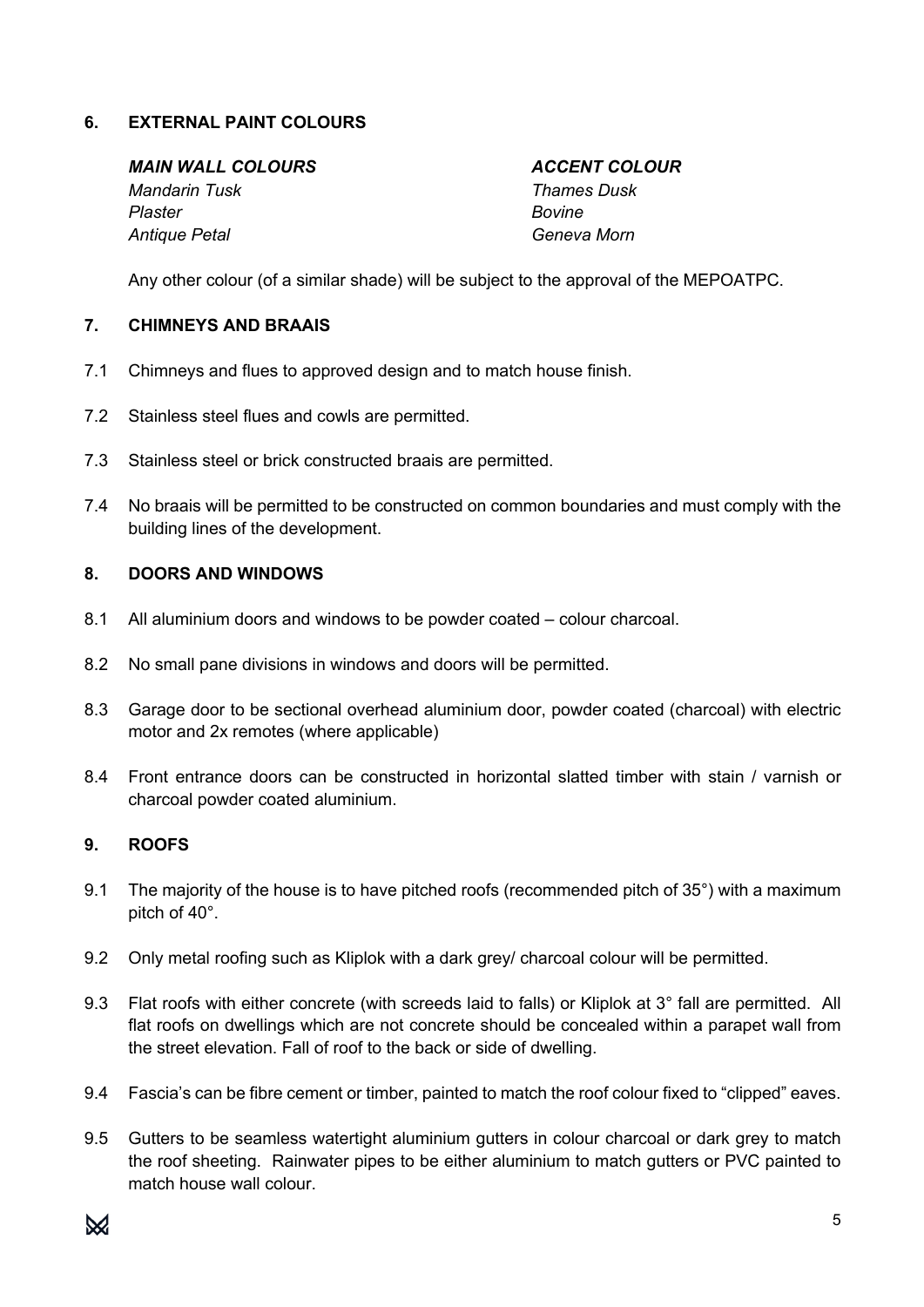# **10. SHUTTERS and WALL PANELLING**

- 10.1 Horizontally slatted hardwood timber (natural/ heat treated) will only be permitted for the gable ends of roofs.
- 10.2 Vertically slatted hardwood screens (natural/ heat treated) will be permitted.
- 10.3 Charcoal powder coated aluminium louvred sliding shutters are permitted.

# **11. CARPORTS**

- 11.1 Carports to the same heights and design of the Townhouse carports will be permitted subject to approval by the MEPOATPC and Municipality.
- 11.2 No pre-manufactured carports or shade cloth coverings will be permitted.
- 11.3 Carports may not be enclosed.

#### **12. PERGOLAS AND AWNINGS**

- 12.1 Timber pergolas will be permitted subject to acceptance and approval of the design by the MEPOATPC.
- 12.2 External awnings will be permitted subject to the design and colour being approved by the **MEPOATPC.**

# **13. SATELLITE DISHES, TV AERIALS, RADIO ANTENNAE, A/C CONDENSERS, HEATPUMPS**

- 13.1 No external aerials / antennae (other than satellite dishes installed by the Developer) will be permitted. Any additional aerials / antennae must be installed in the roof space.
- 13.2 Air conditioning condensers and / or heat pumps must be installed at low level and may not be visible from the street.

#### **14. SWIMMING POOLS**

14.1 Swimming pools must not undermine the foundations of any structure and must be fully compliant with Municipal Regulations. Pool pumps need to be positioned so as to be discreet and must be sound insulated. Pool installation must be approved by the MEPOATPC and the Municipality.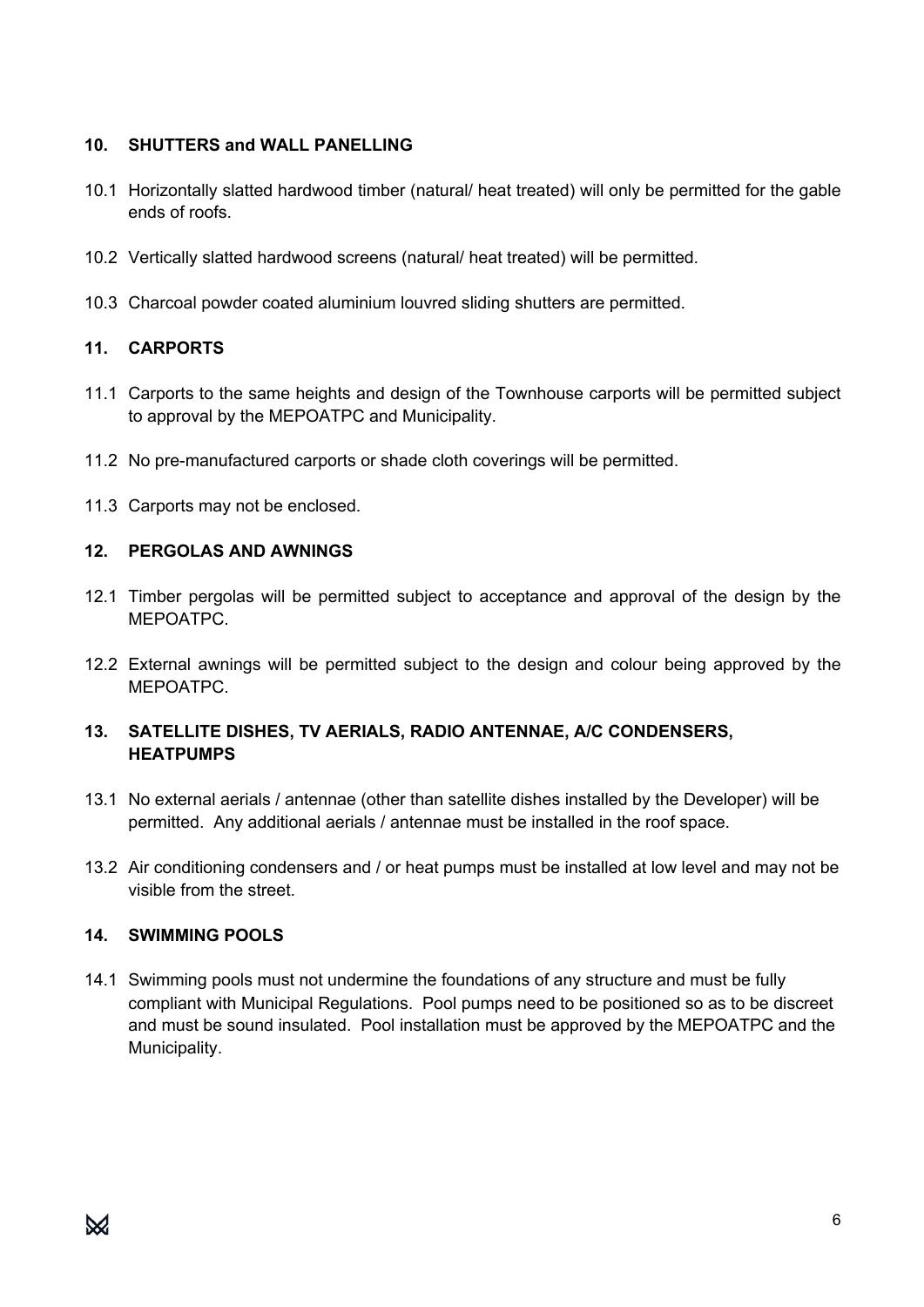#### **15. BURGLAR BARS**

- 15.1 No external burglar bars or security gates will be permitted.
- 15.2 Internal burglar bars are discouraged but in the event of a homeowner wishing to install burglar bars then the design, material and colour of such burglar bars will require the written approval of the MEPOATPC.

# **16. SOLAR PANELS AND PV PANELS**

- 16.1 Solar installations will be subject to the approval of the MEPOATPC.
- 16.2 PC Panels will be permitted subject to the approval of the MEPOATPC, however they may not be grid tied.

#### **17. REFUSE BINS AND WASHING LINES**

- 17.1 Refuse bins and gas cylinders must be concealed behind walls and not be visible on the property from the street.
- 17.2 No washing line may be visible from the street.

#### **18. TEMPORARY STRUCTURES**

18.1 No temporary structures of any shape, size or material will be permitted.

# **19. SIGNAGE**

19.1 No external signage, in particular "For Sale" and "To Let" signage, of any shape or form, other than permanent building and street signage installed by the developer, is permitted. Any such signage required may only be displayed from within the residential unit and is subject to approval of HOA.

#### **20. PAVING AND DRIVEWAYS**

20.1 All paving visible from the street is to be cement paver or Grey cobbles.

# **21. WATER STORAGE AND TANKS**

21.1 Each ERF is provided with an irrigation water connection so the need for water storage tanks is not necessary. Water storage tanks for swimming pool backwash, must be positioned so as not to be visible from the street and out of adjoining neighbours view.

# **22. ARCHITECTURAL DESIGN REVIEW PLAN SUBMISSION**

# **22.1 Submission to Town Planning Committee**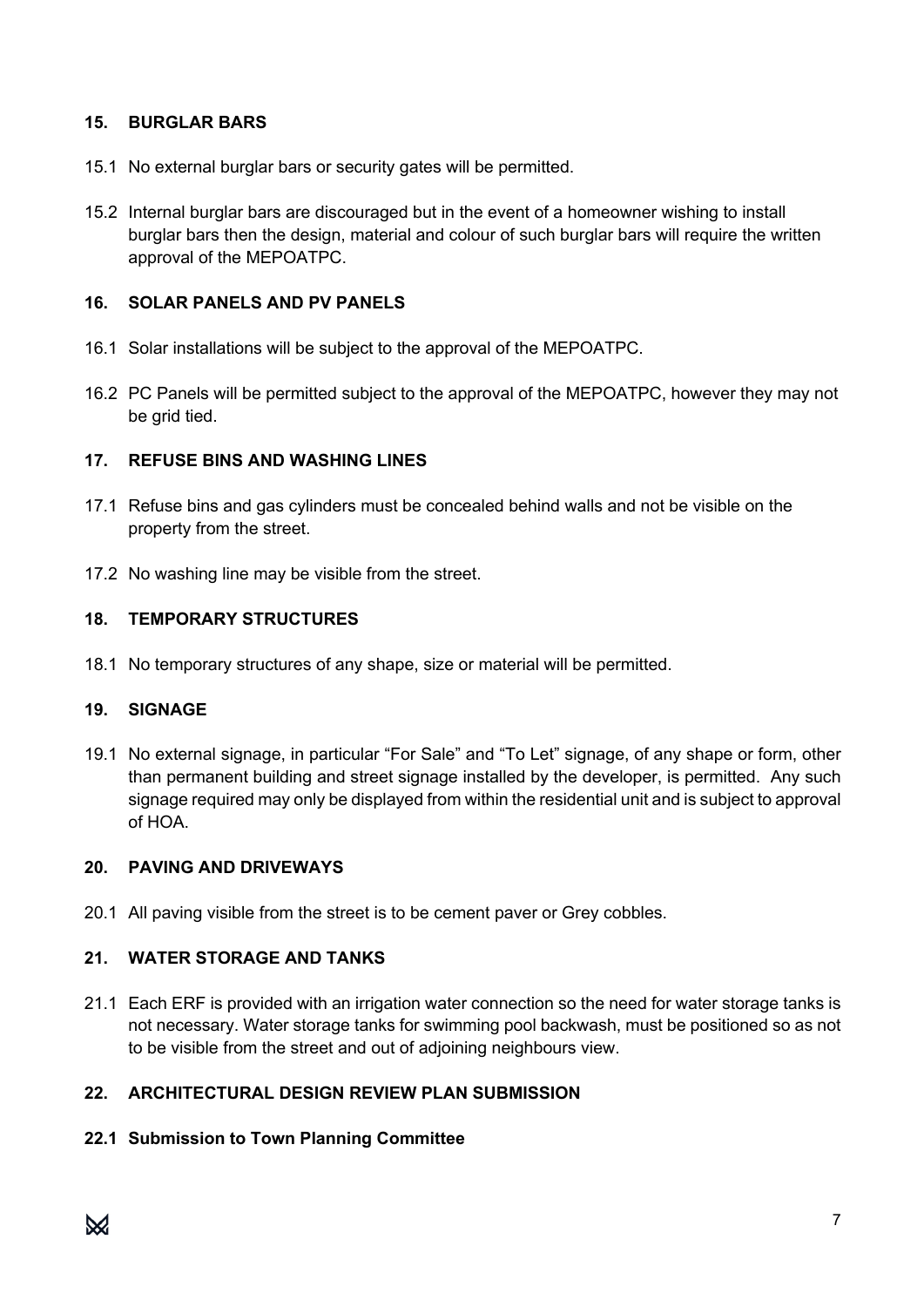- 22.1.1 Building plans may only be submitted to the Council once they have been approved by the MEPOATPC.
- 22.1.2 Sketch plans should be submitted for approval prior to the preparation of the final submission drawings.
- 22.1.3 Plans submitted to the MEPOATPC for approval shall include the following information:
	- Site plan showing roof plan, building lines, driveways and paved areas,
	- 1:100 Floor plans. All Elevations 1:100 showing levels, heights, materials and finishes,
	- 1:100 sections as required,
	- Schedule of finishes and specifications.
- 22.1.4 Two sets of drawings pertaining to the buildings are to be submitted to the MEPOATPC.
- 22.1.5 MEPOATPC submission and scrutiny fee for reviewing, and approving plans will be required.

#### **22.2 MEPOATPC Scrutiny Fees**

- 22.2.1 Minor Works (Freestanding Carports, Boundary Walls, internal renovations) R3500.00 (Ex VAT)
- 22.2.2 Major Works (New House submission) R7500.00 (Ex VAT)

#### **22.3 Local Authority Plan Approval**

- 22.3.1 On approval of the plans by the MEPOATPC, drawings can be prepared for submission to the Municipality – in terms of the National Building Regulations and the Local Authority Requirements.
- 22.3.2 All submissions are to be the responsibility of the Owner / Architect.

#### **22.4 Commencement of Construction**

- 22.4.1 A Letter to Commence Construction will be issued by the MEPOATPC only once the following requirements have been met:
	- Mzuri Estate Code of Conduct for Builders and Service Provider has been signed by the Contractor and the Member
	- Builders Information Sheet has been completed,
	- Copy of the Approved Building Plans from the Local Authority has been provided,
	- A Building Programme has been submitted,
	- Construction Deposit Paid (see below).